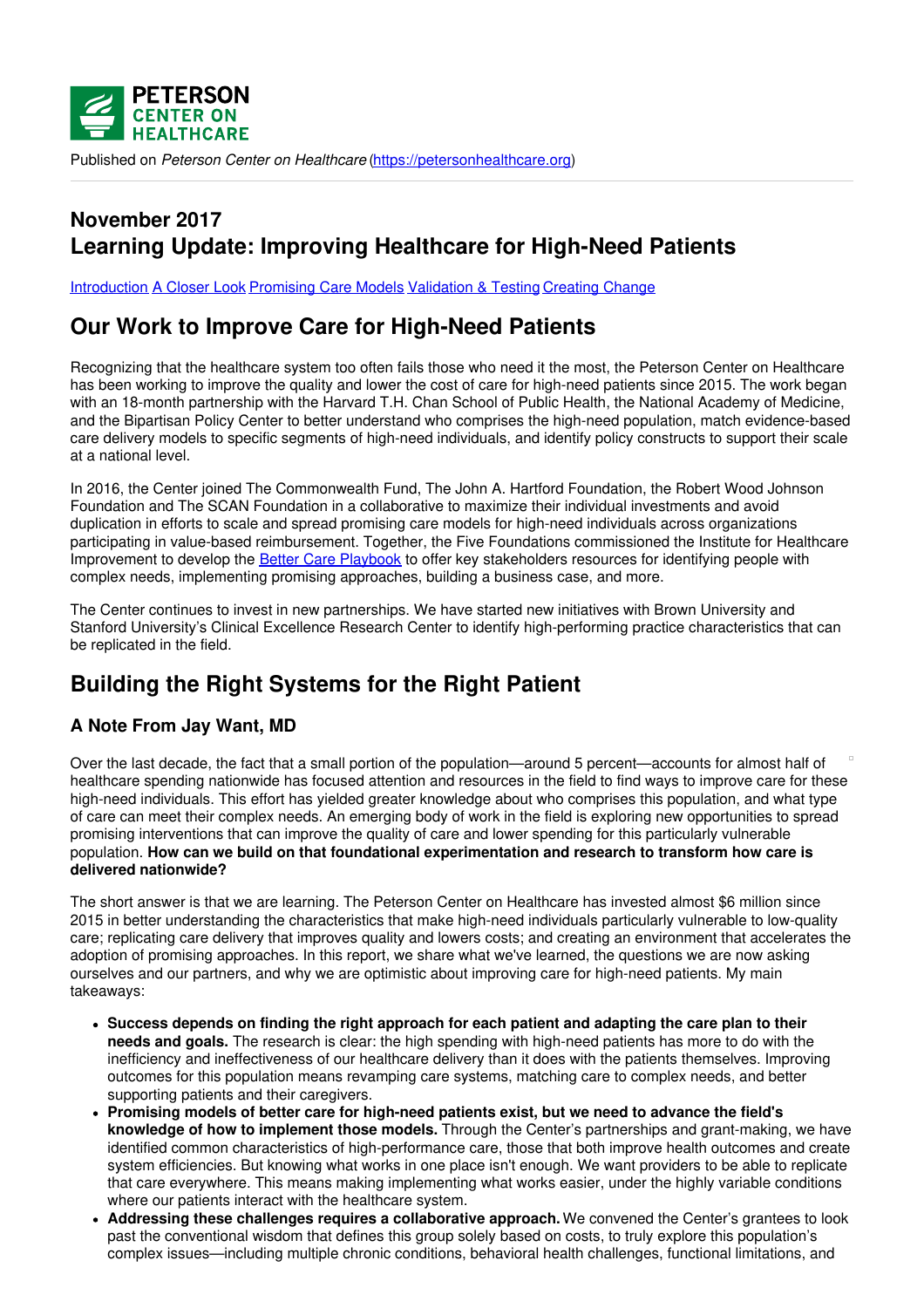unmet social service needs. We've also joined forces with The Commonwealth Fund, The John A. Hartford Foundation, the Robert Wood Johnson Foundation, and The SCAN Foundation to take a more strategic and coordinated approach to scaling the most promising models of care.

My own experience is that caring for high-need patients is demanding and sometimes frustrating as a provider and as a caregiver. My own in-laws wandered through a maze of care settings and providers as their medical problems mounted, never quite sure what was around the next corner. Despite the fact that my wife and I are both primary care physicians, and that we knew her parents' doctors personally, the complexity of their problems overwhelmed the system. It defeated what we knew was good intent from their doctors and other professionals, and we failed them in the end. We failed them not because they died, but because we couldn't help them through their time of medical complexity in the humane way that we would each want for ourselves. We can and must do better.

The work ahead must continue to build from the foundation that has been set by researchers and innovative providers. If done well, it will shorten the path from identifying better healthcare to delivering better healthcare for those patients who need it most.

### **Jay Want, MD**

#### **Executive Director, Peterson Center on Healthcare**

## <span id="page-1-0"></span>**A Closer Look at High-Need Patients**

While various interventions and pilots have attempted to address complex care for high-need patients, these programs often assume everyone in this population can benefit equally. Analyses of claims data for Medicare-only and dually eligible Medicare-Medicaid patients, such as those done by researchers at [Harvard](http://www.bettercareplaybook.org/_blog/2017/1/segmenting-high-need-high-cost-patients-video-presentation-dr-jose-figueroa) T.H. Chan School of Public Health, are opening our eyes to the true heterogeneity of the individuals that comprise the high-need population.

Harvard's team characterized high-need individuals in the highest ten percent of spending by clinically meaningful and potentially actionable segments: the non-elderly disabled, the frail elderly, those with major complex chronic conditions, those with minor complex chronic conditions, those with simple chronic conditions, and the relatively healthy.

More granular analysis of patient characteristics, sociodemographic data, and preventable spending by care setting between high-cost and low-cost subgroups revealed where interventions can potentially improve quality outcomes and lower costs among the segments. For example, Harvard's research shows that, across all identified segments, highcost dually eligible patients have higher overall spending than high-cost Medicare-only beneficiaries. This spending, according to Harvard's analysis, is predominantly driven by medications and utilization of post-acute care. These same patients also are more likely to have a higher share of preventable inpatient admissions and emergency department visits, suggesting multiple opportunities to invest for impact are emerging.

Whether certain individuals remain high-need from year to year or have intermittent episodes of highly intensive and costly care can also provide clues for better care delivery. For instance, dually eligible patients in Harvard's analysis who were high-cost over three consecutive years were more likely to use long-term services and supports as well as undergo more tests and procedures. Meanwhile, dually eligible patients whose spending fluctuated between high-cost and low-cost across three years were more likely to utilize expensive acute care.

This segmentation research, supported by the Peterson Center on Healthcare, underpins key learnings in a special publication from the National [Academy](https://nam.edu/HighNeeds/) of Medicine and can inform more tailored approaches to care delivery. The following section highlights three key segments where characteristics have been defined and promising approaches to care have been identified. Future work can then explore how these models can be replicated, and adopted nationwide to create an efficient system for improving care, and reducing wasted resources.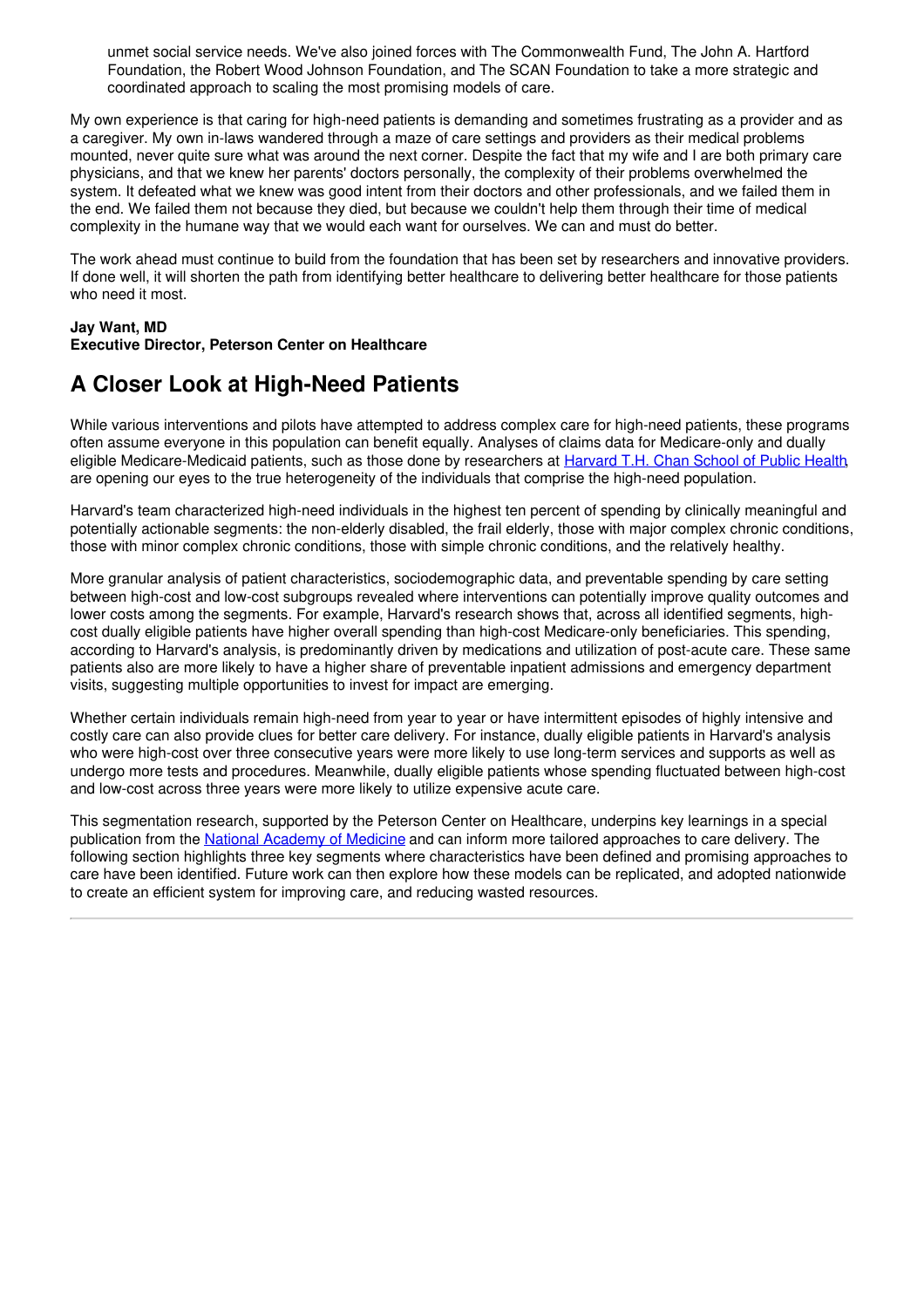#### SPENDING BY PATIENT CATEGORIES AND COVERAGE



FIGURE 1. High-cost Medicare patients' distributional mean spending by patient category. Note: DME=Durable Medical<br>Equipment; PAC=Post-Acute Care; LTC=Long-Term Care. Source: Reproduced from Jha presentation.

## **Defining the High-Need Population**

### **Under-65 Disabled**

### **Key Attributes**

- This population is defined as those under 65 years with end-stage renal disease or a disability based on Supplemental Security Income eligibility.
- Dually eligible beneficiaries in this category may have an intellectual disability, serious mental illness, or be physically disabled but otherwise healthy.
- Overall, this group spends the most on Medicare Part D medication.

#### **Promising Approaches to Care**

- Successful interventions include multidisciplinary care teams and the coordination of clinical services, behavioral health and social services.
	- One [Care](http://www.commonwealthfund.org/publications/case-studies/2016/dec/commonwealth-care-alliance), a program created by Commonwealth Care Alliance, targets dually eligible individuals under 65. The intervention includes an emphasis on multidisciplinary care teams, individualized care plans, behavioral health integration, and enhanced care team availability. Commonwealth Care Alliance describes one study which found that after 12 months of enrollment, a subset of One Care enrollees had 7.5 percent fewer hospital admissions and 6.4 percent fewer emergency room visits.
	- o The [Homeless](https://www.va.gov/homeless/nchav/models/H-PACT.asp) Patient Aligned Care Team (H-PACT) targets homeless, non-elderly veterans regularly coming to the emergency department with medical and social needs. The intervention includes multidisciplinary care teams and emphasizes mental health and social worker staff to develop individual care plans that address housing needs. Since the program launched in 2015, emergency department use and hospitalizations decreased by 25 percent.

#### **More Than a Patient**

Sarah is a 26-year-old woman who was recently involved in a car accident that left her paralyzed from the waist down. She was having a lot of trouble not only adjusting to her new reality, but also navigating all of her new healthcare needs. Sarah had been a regular runner before the accident, and she had always been in good health, so she was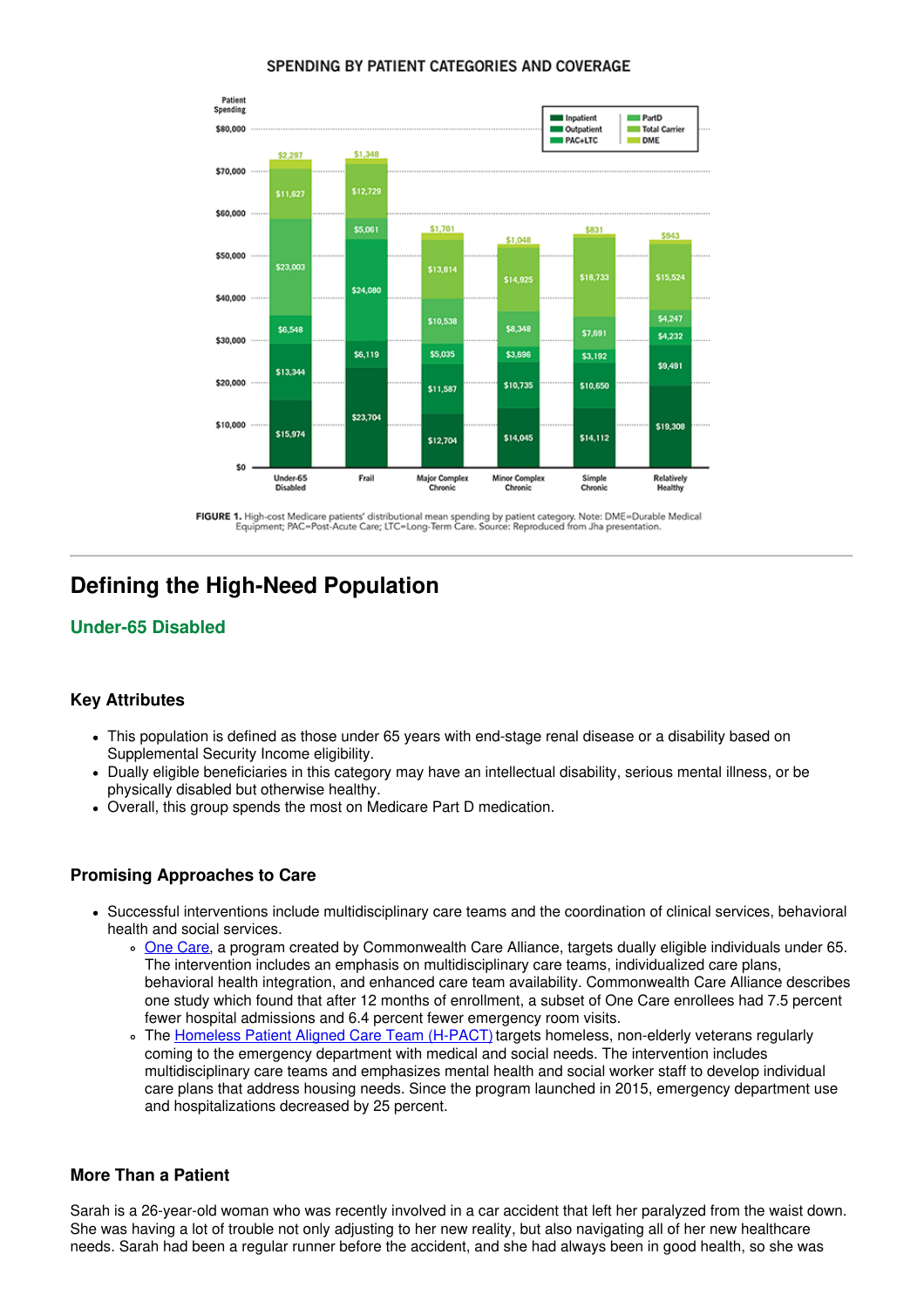largely unfamiliar with the ins and outs of doctors' offices.

She turned to Nora for advice because it seemed as if this family friend was always either coming from or going to one doctor or another. Nora was in her mid-sixties and had been living with diabetes and heart disease for almost 20 years. Nora talked about how her nutritionist had helped her manage her diet, and how helpful she found her general practitioner. Sarah was really hoping Nora would be able to help her understand how to navigate appointments with specialists and to recommend a way to get mental healthcare that wasn't readily covered by insurance. Even though Nora had tried to help, Sarah left their conversation feeling more confused. It was apparent that even though she and Nora each had a severe illness, their healthcare needs were incredibly different.

### **Frail Elderly**

#### **Key Attributes**

- This population is defined as over 65 years with two or more of the following frailty indicators: gait abnormality, malnutrition, failure to thrive, cachexia, debility, difficulty walking, history of falls, muscle wasting, muscle weakness, decubitus ulcer, senility, or durable medical equipment use.
- Frailty is one of the highest indicators that a patient will require high-cost care that could otherwise be avoided.
- Overall, this group spends the most on post-acute and long-term care, with Part D spending representing only a small portion of the frail elderly's total spending.

#### **Promising Approaches to Care**

- Interventions for this segment often emphasize shared decision-making and focus on reducing hospitalizations.
	- o The [MedStar](http://www.bettercareplaybook.org/node/60) Medical House Call program in Washington, DC focuses on elderly frail or disabled patients at high risk of needing hospital, emergency department, or nursing home care. The intervention supports home-based primary care and emphasizes shared decision-making. MedStar reduced Medicare spending by 30 percent for this population within the first year of the program.
	- The **[PACE](https://www.medicaid.gov/medicaid/ltss/pace/index.html)** program targets frail elderly, dually-eligible individuals with functional and/or cognitive impairments. The program supports independent senior living and includes comprehensive services such as primary care, long-term supports, and transportation. The reimbursement model utilizes per-capita fees rather than a fee-for-service system.

### **More Than a Patient**

Raphael was glad that emergency surgery to fix a pulmonary embolism in his 80-year old mother, Gloria, had gone so well. But he was unsure of what to do afterward. Gloria had steadily advancing dementia, and she wouldn't be able to take care of herself after surgery, which meant that wound care and other recovery duties would fall on Raphael and his wife, Maria.

When Gloria first returned home, Raphael and Maria struggled. Neither had any medical background beyond Maria's CPR training, and they weren't sure how to tell if Gloria's surgery site was healing correctly. Their insurance offered to pay for a visiting home nurse, however, who came twice a day to change Gloria's bandages and to check on her. When Gloria began to show signs of infection, the nurse recognized it before Raphael even knew something was wrong, and she was able to have it treated quickly. She also taught them about community resources—which their insurance would cover—that would help them manage Gloria's dementia symptoms. Raphael was incredibly thankful for the care his mom received that he would not have otherwise been able to provide himself.

### **Major Complex Chronic**

#### **Key Attributes**

- This population is defined as having two or more complex conditions or at least six noncomplex conditions from the table below.
- Medicare beneficiaries with more than three chronic conditions incurred almost three-quarters of Medicare costs in 2010 despite accounting for only 37 percent of the beneficiary population.
- Nearly 90 percent of the dually eligible population has multiple chronic conditions.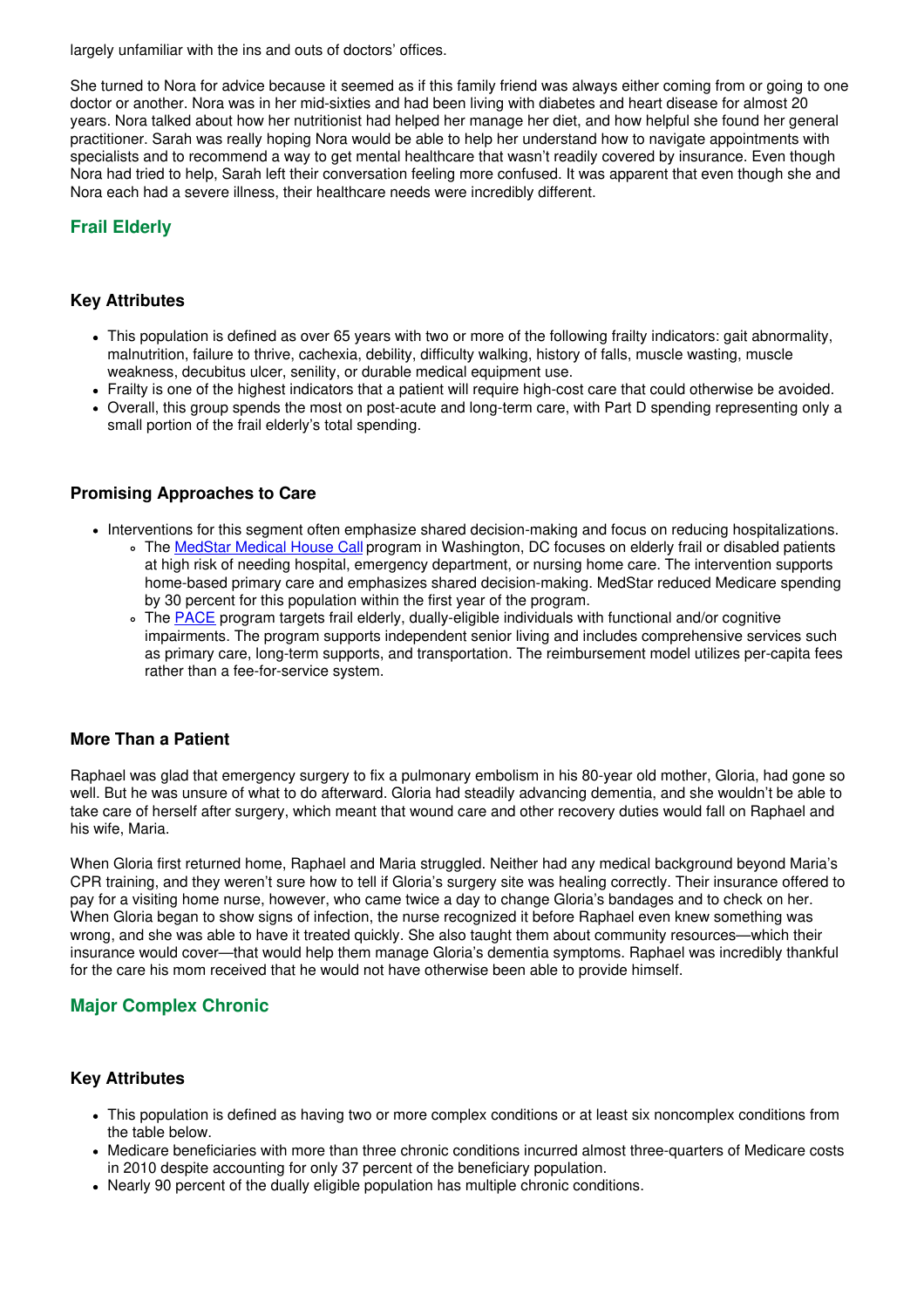### **Promising Approaches to Care**

- Interventions for this segment often include coordinated care transitions and home-based care.
	- o The Health Quality [Partners](http://www.hqp.org/our-model.html) model, Advanced Preventive Care, is centered around care coordination, disease management, and personalized preventive interventions. Community-based nurse care managers build supportive relationships with patients to encourage disease self-management and help patients avoid complications and improve their quality of life. A Medicare Coordinated Care Demonstration found that this program reduced all-cause mortality by 34 percent within two years.
	- o The Geriatric Resources for the [Assessment](http://www.ajpb.com/news/grace-program-can-improve-healthcare-for-elderly-patients-lower-costs) and Care of Elders (GRACE) program targets low-income seniors with multiple chronic conditions. Led by an interdisciplinary support team, the intervention includes individualized home-based care combined with patient engagement tools. The GRACE support team acts as a bridge between the patient and his or her primary care provider, providing ongoing care management and coordination of care. Evaluations of the program have shown GRACE enrollees to have reduced hospitalizations, reduced costs of care, and increased patient satisfaction as compared to usual care.

### **More Than a Patient**

Mark is a 54-year-old man with rheumatoid arthritis and chronic heart disease. Many days he was reliant on a wheelchair to get around because of chronic pain. His job didn't allow him to telework, yet it was difficult to get to the handicap entrance in the back of the building and his schedule was firmly fixed at 9 to 5.

As a result, Mark spent more than an hour a day commuting in his car (public transportation wasn't readily available). Everyday tasks like running errands and getting groceries were difficult. Between his pain and his heavy work schedule, he was left with little time to visit with friends and family, and it had left him feeling incredibly isolated and alone. Mark really missed having a pet; he had to give his cat, Felix, away because he could no longer take care of him properly. Mark felt he wouldn't mind his disease so much if it didn't impact his life and relationships so heavily.

| <b>COMPLEX CHRONIC CONDITIONS*</b>                                                                                                                                                                                                                                                         | <b>OTHER CHRONIC CONDITIONS</b>                                                                                                                                                                                                                                                                                                                                                                                                                                                                         |
|--------------------------------------------------------------------------------------------------------------------------------------------------------------------------------------------------------------------------------------------------------------------------------------------|---------------------------------------------------------------------------------------------------------------------------------------------------------------------------------------------------------------------------------------------------------------------------------------------------------------------------------------------------------------------------------------------------------------------------------------------------------------------------------------------------------|
| <b>Acute myocardial infarction</b><br>Ischemic heart disease<br><b>Chronic kidney disease</b><br><b>Congestive heart failure</b><br><b>Dementia</b><br><b>Chronic lung disease</b><br><b>Psychiatric disease</b><br><b>Specified heart arrhythmias</b><br><b>Stroke</b><br><b>Diabetes</b> | <b>Artificial openings</b><br>Benign prostatic hyperplasia<br><b>Cancer</b><br><b>Cystic fibrosis</b><br><b>Endocrine and metabolic disorders</b><br>Eye disease<br><b>Hematological disease</b><br>Hyperlipidemia<br><b>Hypertension</b><br><b>Immune disorders</b><br><b>Inflammatory bowel disease</b><br><b>Liver and biliary disease</b><br>Neuromuscular disease<br><b>Osteoporosis</b><br><b>Paralytic diseases/conditions</b><br><b>Skin ulcer</b><br>Substance abuse<br><b>Thyroid disease</b> |

### **COMPLEX AND NONCOMPLEX CHRONIC CONDITIONS**

TABLE 1. \*Complexity designation is based on spending and morbidity. Source: (Joynt et al., 2016)

## **Unanswered Questions Remain**

Understanding these patterns of care will help the Center and other organizations design, replicate and scale delivery innovations that provide the greatest improvements in outcomes and reductions in spending. Although this analysis adds a great deal to our understanding of who high-need individuals are and what level of care they need, more work is needed to understand which components of care, and in which setting, have the greatest potential to reliably improve quality and lower costs for this population. There are also research opportunities to identify which high-need patients are even amenable to interventions. For example, across segments, some patients will consistently need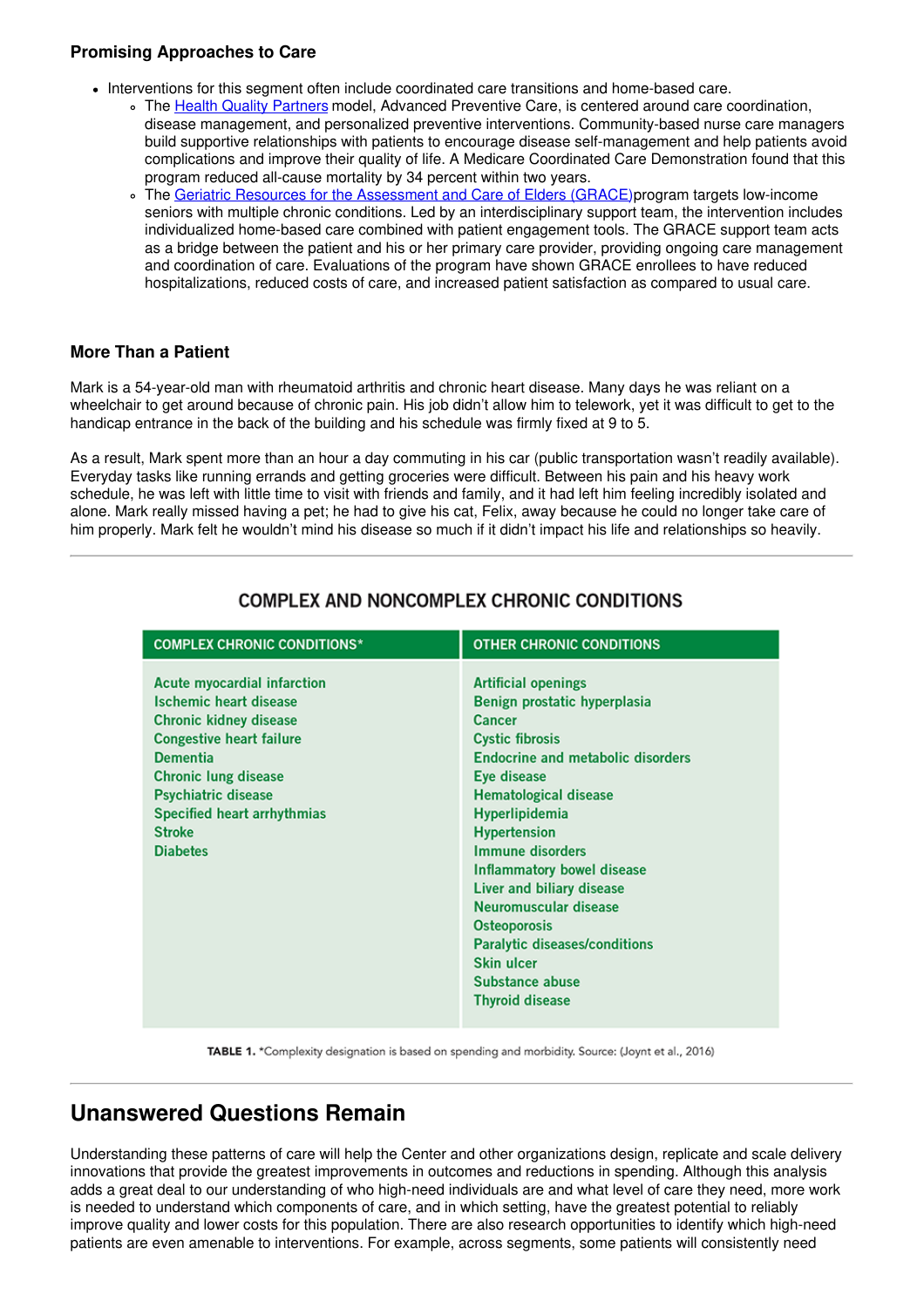high-intensity, high-cost care and are unable to return to a lower-cost primary care setting.

It is important to note that this is only one approach to segmentation and should be recognized as a starting point from which organizations can begin to match care models with patients who might benefit most. For example, other approaches may address exposure to trauma and social determinants of health. Health systems and payer organizations, which have access to masses of data, can add to our common knowledge and bridge the gap between research and implementation.

## <span id="page-5-0"></span>**Essential Features of Promising Care Delivery Models**

Despite their heterogeneity, successful high-need patient interventions and care models share common features.**The** sum of these features can be described simply: the right provider team delivering the right care for the right **patient, employing the right data.**

### **CARE AND CONDITION ATTRIBUTES OF SUCCESSFUL CARE MODELS**

- Assessment. Multidimensional (medical, functional, and social) patient assessment
- Targeting. Targeting those most likely to benefit
- Planning. Evidence-based care planning
- Alignment. Care match with patient goals and functional needs
- Training. Patient and care partner engagement, education, and coaching
- Communication. Coordination and communication among and between patient and care team
- Monitoring. Proactive tracking of the health status and adherence to care plans
- Continuity. Seamless transitions across time and settings

BOX 1. Sources: (Anderson et al., 2015; Bodenheimer and Berry-Millett, 2009; Boult and Wieland, 2010; Brown et al., 2012; McCarthy et al., 2015; Nelson, 2012)

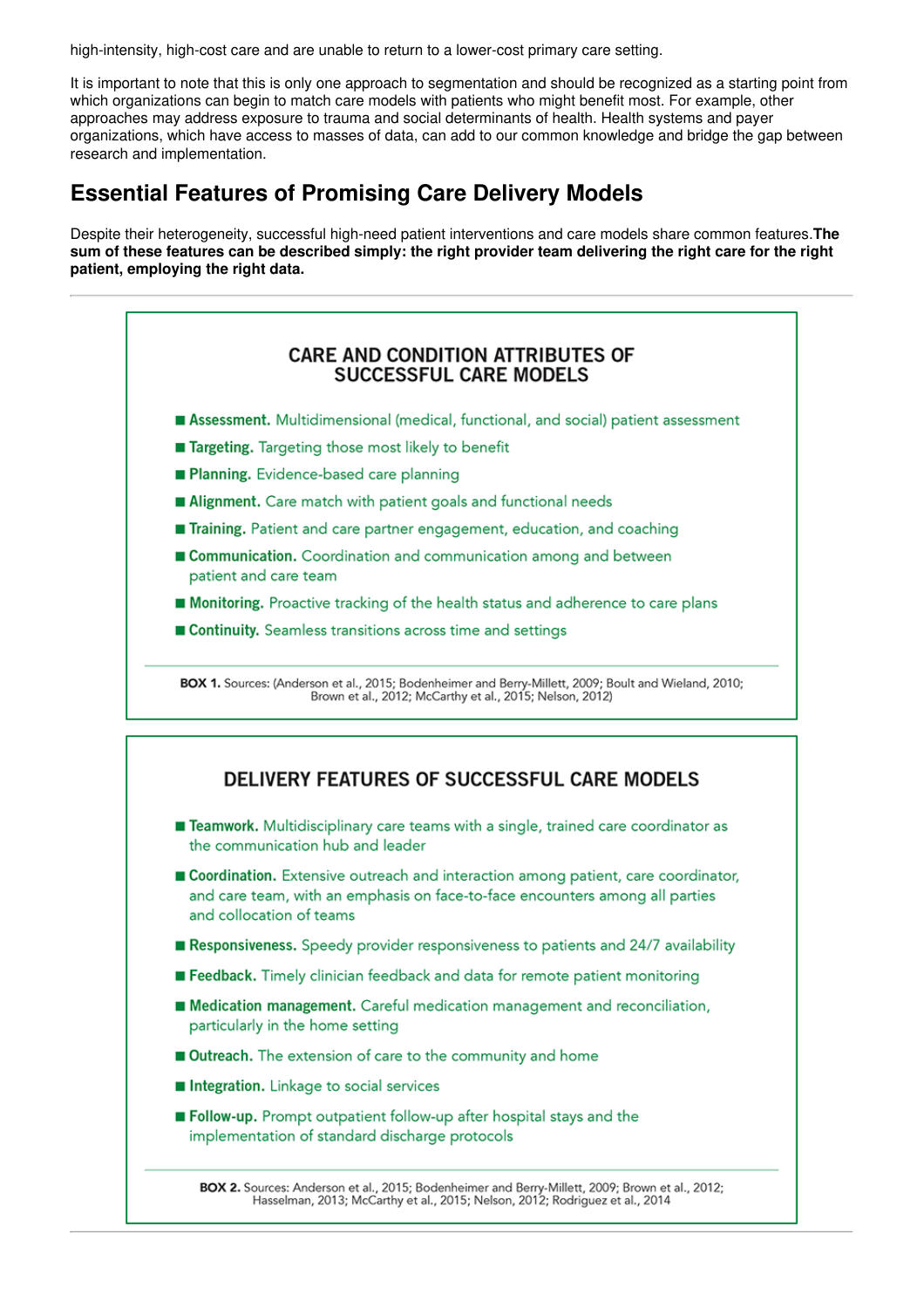Beyond the necessary medical considerations,**building successful interventions often requires additional services that address social determinants of health, behavioral health, and substance abuse issues.** Defining success within these buckets can involve developing and monitoring outcomes with ongoing input from patients and communities. Coordinating these services and implementing the delivery features above can be daunting without the proper tools. These tools include payment models that reward value over volume, technology with advanced interoperability, and healthcare workforce training that allows providers to practice at the top of their license and emphasizes coordination between colleagues. **Synchronizing these policies—at the federal, state, organizational, and payer levels—with successful practice models** is also critical for expanding these approaches. Together, these approaches can help reduce implementation barriers, develop financially sustainable systems, and scale up these interventions from pilot programs to become the standard in care delivery.

# **Policy Recommendations to Improve Dually Eligible Care**

The Bipartisan Policy Center's [report](https://cdn.bipartisanpolicy.org/wp-content/uploads/2016/09/BPC-Health-Dual-Eligible-Recommendations.pdf) on Medicare and Medicaid beneficiaries highlights several policy recommendations to improve care for this high-need population.

- Revise existing payment models to improve integration of care.
- Create a new framework for providers to offer health and health-related services to patients.
- Combine program authority for dually eligible individuals within the Medicare-Medicaid Coordination Office at the Centers for Medicare & Medicaid Services.

# <span id="page-6-0"></span>**From Identification to Validation and Testing**

The National Academy of Medicine (NAM) special [publication](https://nam.edu/HighNeeds/) provides a solid foundation from which we, as a field, can engineer solutions that enable health systems and providers to deliver better care for high-need patients. The Peterson Center on Healthcare, its partners and grantees are going deeper to understand what characteristics of proven models hold the most promise for the most patients. For example, while "care coordination" is often cited as an attribute of high-quality care for patients with complex needs, it can be operationalized in many ways depending on a patient's goals, preferences and circumstances. We need to ask ourselves: coordination by whom, for whom, and in what setting?

To address some of these questions, the Center has started a multi-phase project with**Stanford University's Clinical Excellence Research Center (CERC).** CERC will work with the Harvard T.H. Chan School of Public Health to analyze claims data from the dually eligible population to identify high-performing care delivery settings for the patient segments identified in the NAM special publication. Researchers will conduct site visits in primary care practices that both provide better quality of care and incur lower annual per capita healthcare spending to extract the features that are believed to drive exemplary performance. This design will allow the researchers to examine attributes of highvalue care for high-need populations in the absence of strong payment incentives to improve value. From there, a change package can be prototyped to enable providers to adopt the features into their organizations and local contexts.

We also need to understand where there are gaps in our knowledge for certain patient types and bring urgency to finding care delivery innovations that fill those gaps. The Center recently announced new work with **Brown University,** which aims to identify features of [high-performing](http://petersonhealthcare.org/peterson-center-healthcare-teams-brown-university-study-exemplary-care-high-need-medicare-patients) hospital systems that provide care for high-need Medicare patients. Brown will apply a positive deviance methodology to identify top-ranking hospitals based on quality outcomes and cost as well as the care delivery features that are correlated with high-performance. As with the CERC initiative, a prototype change package can then be developed to address adoption in new contexts.

Our collaboration with four other foundations—The Commonwealth Fund, The John A. Hartford Foundation, the Robert Wood Johnson Foundation, and The SCAN Foundation—is helping us align on goals and strategies that can support knowledge transfer and uptake of promising interventions. To maximize the impact of investments in this area and avoid duplication, we are working together to coordinate execution of strategies to spread high-performance healthcare for high-need patients. These strategies include accelerating adoption of high-impact care delivery models, promoting policy and payment reforms, improving measurement and evaluation of these efforts, executing effective [communication](http://www.bettercareplaybook.org/) and partnering on stakeholder engagement strategies. Our first jointly-funded effort, the Better Care Playbook, was developed by the**Institute for Healthcare Improvement**to help healthcare organizations participating in value-based payment models adopt evidence-based interventions to improve outcomes and lower overall costs of care for high-need individuals.

# <span id="page-6-1"></span>**Creating Fertile Ground for Change**

As promising care delivery models are identified, validated and tested, investments are also needed to help create the right environment for the uptake of those models. One dimension of this environment is the policy and incentives context under which patients, families, providers, administrators and system executives operate. We've learned from our grantees and partners that adoption of proven care delivery models will depend on high-need individuals being able to access both clinical and non-clinical services with minimal burden. Those who are dually eligible for Medicaid and Medicare often face significant barriers to receiving integrated care because essential benefits are siloed by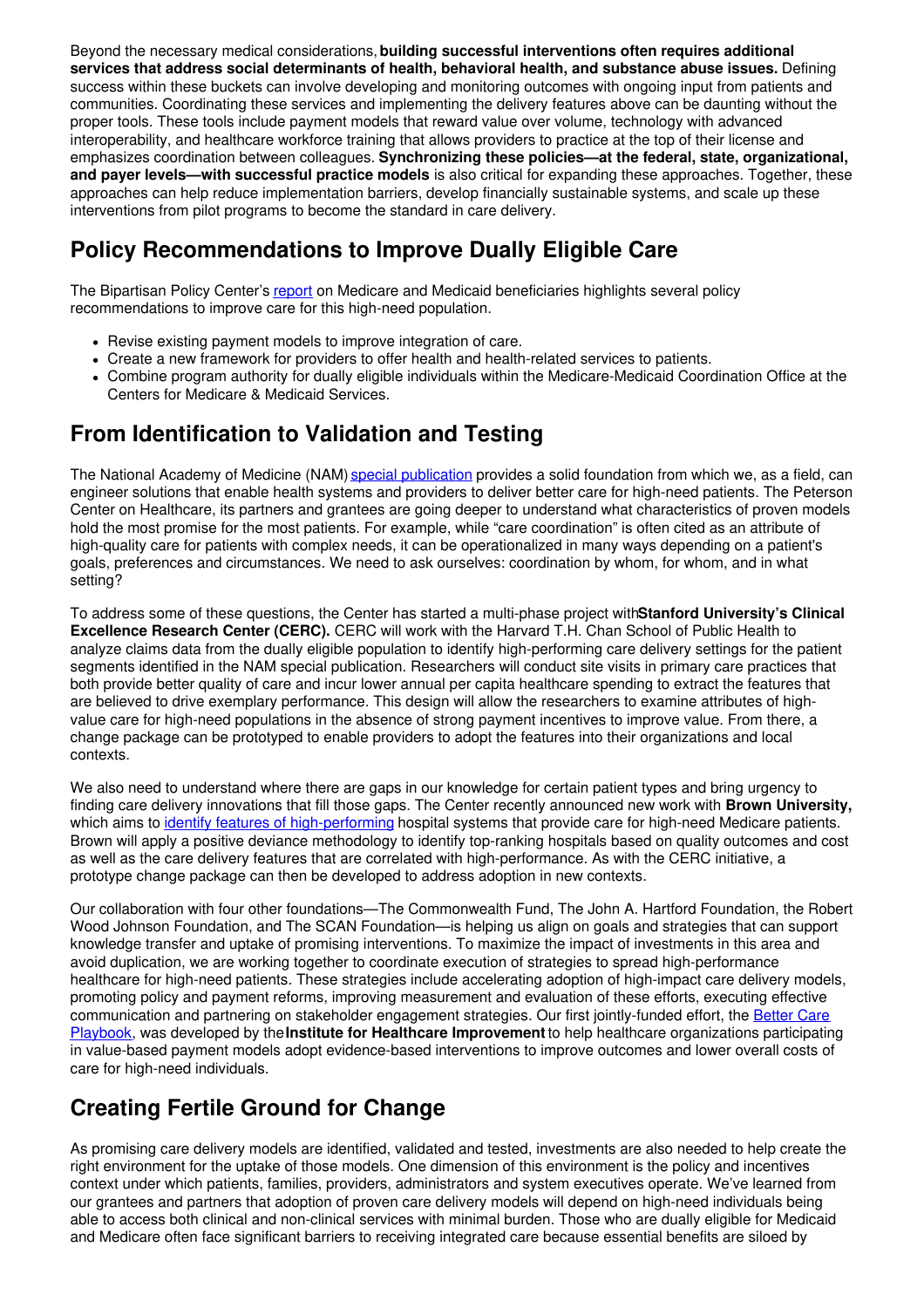payers. Improving coordination of these services through an integrated benefit plan was part of a set of [recommendations](https://bipartisanpolicy.org/library/dually-eligible-medicare-medicaid/) released by the Bipartisan Policy Center (BPC) to address the issue.

BPC also released [recommendations](https://bipartisanpolicy.org/library/improving-care-for-high-need-high-cost-medicare-patients/) for Medicare to create pathways for MA plans, ACOs, and other providers to better tailor care plans for high-need individuals, especially those who are managing multiple chronic illnesses and frailty. Similar to the duals, the Medicare population will increasingly rely on non-Medicare-covered social supports and, as more models demonstrate how providers coordinate this care, it will be critical for policymakers to support more appropriate benefit structures.

In May of 2017, BPC testified before the U.S. Committee on Finance on the BPC recommendations and legislation drafted by the Senate Chronic Care Working Group. Several of BPC's recommendations were included in the Senatepassed CHRONIC Care Act of 2017. Provisions included changes to permit targeting of services for patients with chronic conditions and permitting supplemental services not otherwise covered under Medicare to be provided to patients with high-cost chronic conditions. The legislation also included provisions similar to BPC recommendations permanently authorizing Medicare Advantage dual eligible special needs plans (D-SNPS), and improved integration of Medicare and Medicaid services provided through those plans.

A second and often overlooked dimension of an environment conducive to uptake is implementation capability. Incentives need to meet execution "know-how" to take root and be sustained. The Center is engaging with [organizations](http://www.careredesignguide.org/) such as the National Center for [Complex](https://www.nationalcomplex.care/about-us/) Health and Social Needs and the Institute for Healthcare Improvement, which are building hubs for innovators and newcomers alike to share in the "how" of care delivery transformation for high-need individuals. When such hubs are connected to innovative health systems, practice transformation networks and like-minded physician-leaders, it is possible to envision a "scale architecture" for accelerating adoption.

Lastly, by collaborating with The Commonwealth Fund, The John A. Hartford Foundation, the Robert Wood Johnson Foundation, and The SCAN [Foundation—we're](http://www.bettercareplaybook.org/questions/what-are-key-elements-redesigning-care) building an evidence base of ideal conditions for change and translating these conditions into practical and actionable steps. Key elements include:

- Gaining buy-in from leadership;
- Forging effective teamwork across disciplines;
- Measuring process and outcomes with improvement in mind;
- Supporting rapid testing and iterative learning;
- Effectively using health IT;
- Training care managers who focus on relationships; and
- Using standardized processes throughout the organization.

## **Conclusion**

Our charge to improve outcomes while bringing down costs is not an easy task. We are, however, learning what works, what doesn't work, and how to share that knowledge such that it can be applied in many delivery settings. We are also working with our foundation partners—via the Better Care Playbook and other tools—to pool our collective expertise and resources. We believe doing so will help us identify gaps, reduce duplication, and accelerate adoption. We are confident that collectively we can deliver better care for all Americans, but especially to those who need it most.

## **Learning Update: Improving Healthcare for High-Need Patients**

#### Download the Report

## **Effective Care for High-Needs Patients: Opportunities for Improving Outcomes, Value, and Health**

Read the Report

## **Delivery System Reform: Improving Care for Individuals Dually Eligible for Medicare and Medicaid**

#### Read the Report